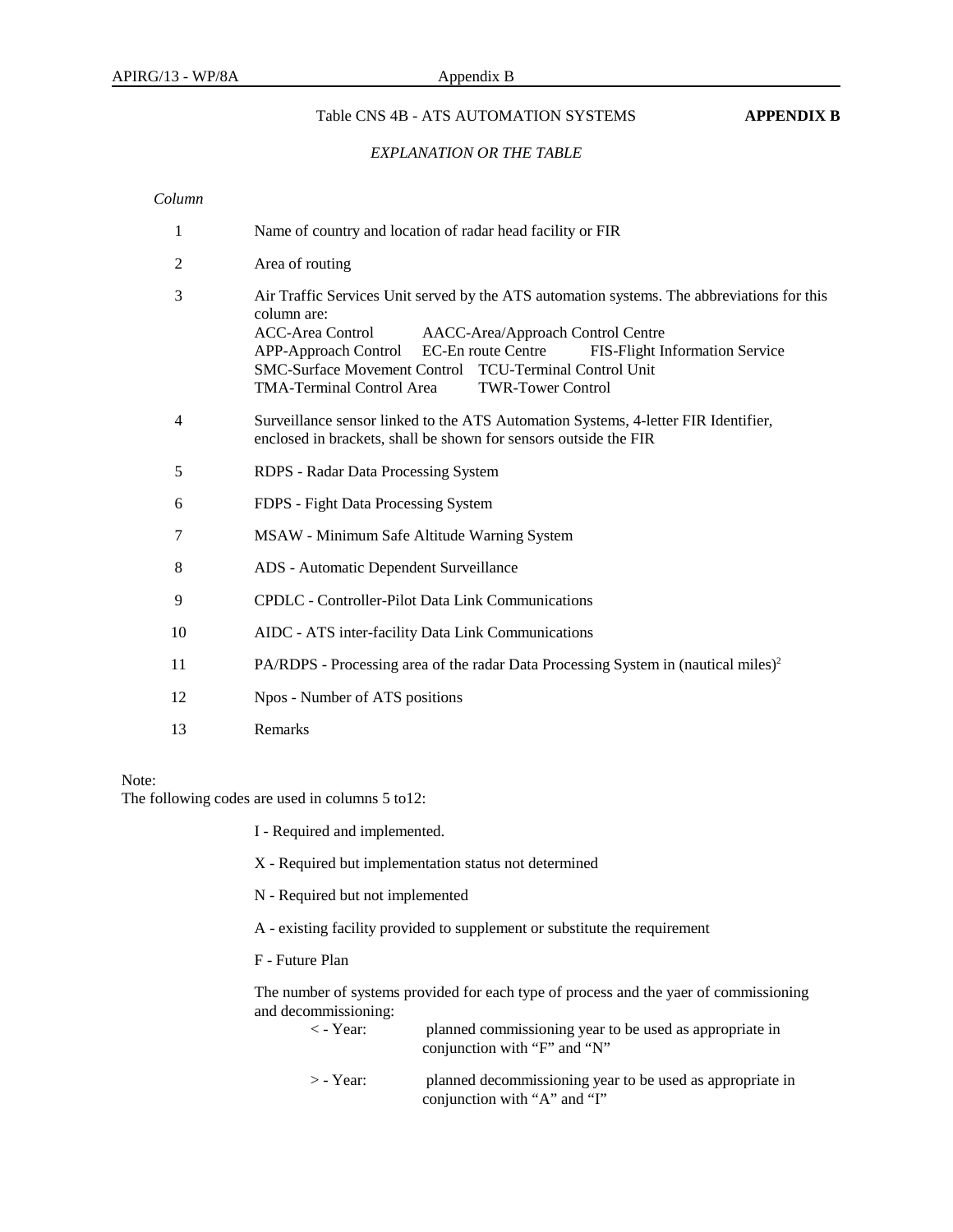| State/Location<br>Etat/Emplacement | AR                            | ATS unit served<br>Organe ATS desservi | Data Source<br>Source de<br>données | <b>RDPS</b>    | <b>FDPS</b>    | <b>MSAW</b>                         | <b>ADS</b>     | <b>CPDLC</b>   | <b>AIDC</b> | PA/RDPS<br>$(NM)^2$ | <b>Npos</b> | Remarks/<br>Remarques |
|------------------------------------|-------------------------------|----------------------------------------|-------------------------------------|----------------|----------------|-------------------------------------|----------------|----------------|-------------|---------------------|-------------|-----------------------|
| $\mathbf{1}$                       | 2                             | $\overline{3}$                         | $\overline{4}$                      | 5              | 6              | $\overline{7}$                      | 8              | 9              | 10          | 11                  | 12          | 13                    |
| <b>ALGERIA</b><br>Alger            | AR4<br>AR7                    | Alger ACC                              |                                     | ${\bf N}$      | ${\bf N}$      | ${\bf N}$                           | ${\bf N}$      | ${\bf N}$      | ${\bf N}$   |                     |             |                       |
| <b>ANGOLA</b><br>Luanda            | AR <sub>2</sub><br>AR4<br>AR8 | Luanda ACC                             |                                     | $\mathbf N$    | ${\bf N}$      | ${\bf N}$                           | ${\bf N}$      | ${\bf N}$      | ${\bf N}$   |                     |             |                       |
| <b>BOTSWANA</b><br>Gaborone        | AR4<br>AR8                    | Gaborone ACC                           |                                     | $A<$ -<br>2001 | $F<$ -<br>2001 | $A\mathopen{<}\mathopen{-}$<br>2001 | ${\bf N}$      | ${\bf N}$      | ${\bf N}$   |                     |             |                       |
| <b>CAPE VERDE</b>                  | AR1                           |                                        |                                     |                |                |                                     |                |                |             |                     |             |                       |
| Sal                                |                               | Sal ACC                                |                                     |                | ${\bf N}$      |                                     | ${\bf N}$      | ${\bf N}$      | $\mathbf N$ |                     |             |                       |
| <b>CHAD/TCHAD</b><br>N'Djamena     | AR4<br>AR9                    | N'Djamena ACC                          |                                     | ${\bf N}$      | ${\bf N}$      | ${\bf N}$                           | $N<$ -<br>2002 | $N<$ -<br>2002 | ${\bf N}$   |                     |             |                       |
| <b>CONGO</b><br><b>Brazzaville</b> | AR4<br>AR5                    | <b>Brazzaville ACC</b>                 |                                     | ${\bf N}$      | ${\bf N}$      | ${\bf N}$                           | ${\bf N}$      | ${\bf N}$      | ${\bf N}$   |                     |             |                       |
| CONGO (Dem.<br>Rep. of)            | AR4                           |                                        |                                     |                |                |                                     |                |                |             |                     |             |                       |
| Kinshasa                           |                               | Kinshasa ACC                           |                                     | ${\bf N}$      | ${\bf N}$      | ${\bf N}$                           | ${\bf N}$      | ${\bf N}$      | ${\bf N}$   |                     |             |                       |
| <b>COTE D'IVOIRE</b>               | AR5                           |                                        |                                     |                |                |                                     |                |                |             |                     |             |                       |
| Abidjan                            |                               | Abidjan ACC                            |                                     | ${\bf N}$      | ${\bf N}$      | ${\bf N}$                           | ${\bf N}$      | ${\bf N}$      | ${\bf N}$   |                     |             |                       |
| <b>EGYPT</b><br>Cairo              | AR3<br>AR7                    | Cairo ACC                              |                                     | Ι              | $\bf{I}$       | ${\bf N}$                           | $\mathbf I$    | $\mathbf I$    | ${\bf N}$   |                     |             |                       |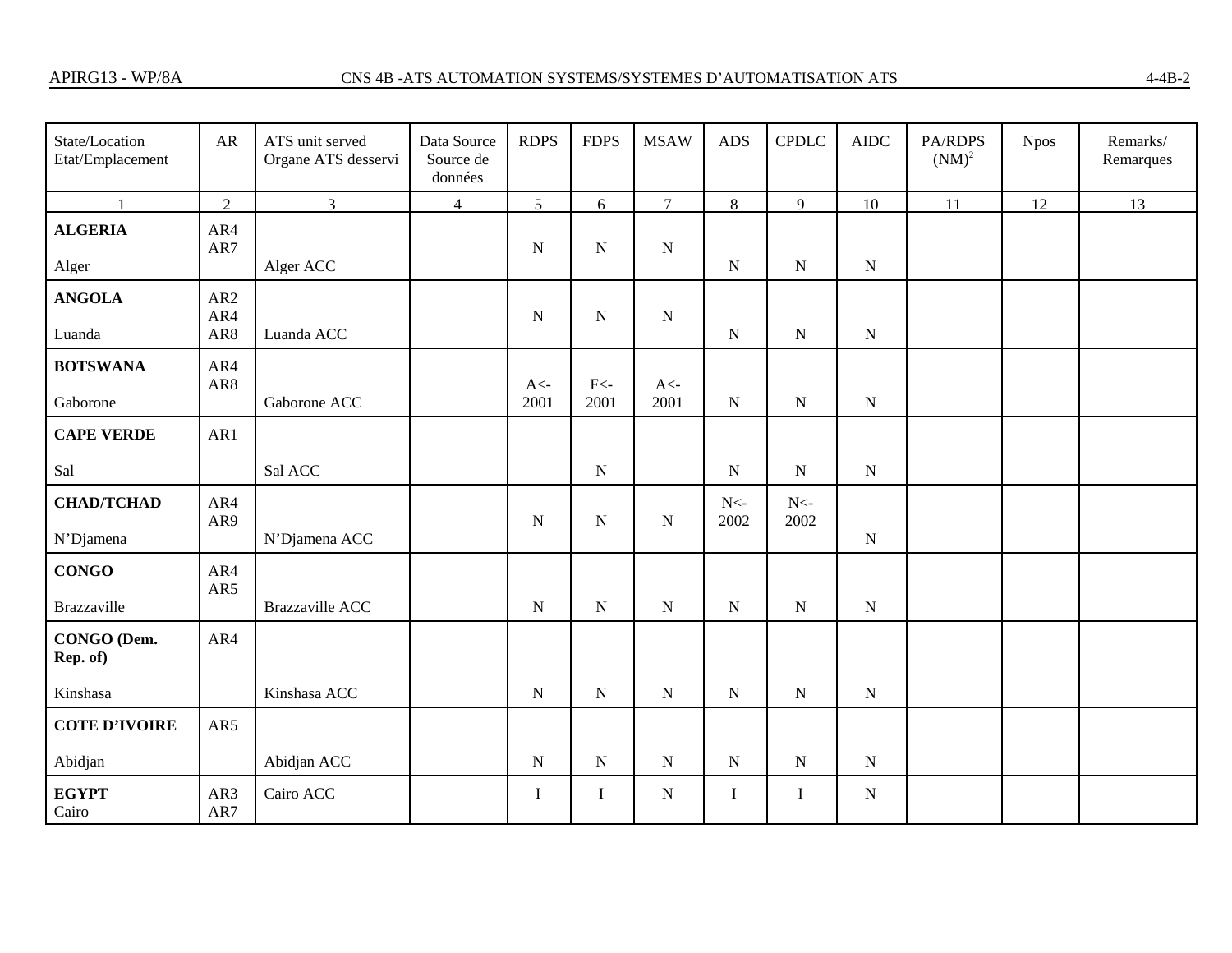# CNS 4B -ATS AUTOMATION SYSTEMS/SYSTEMES D'AUTOMATISATION ATS 4-4B-3

| State/Location<br>Etat/Emplacement      | ${\sf AR}$                   | ATS unit served<br>Organe ATS desservi | Data Source<br>Source de<br>données               | <b>RDPS</b> | <b>FDPS</b> | <b>MSAW</b>    | <b>ADS</b>        | <b>CPDLC</b> | ${\rm AIDC}$ | PA/RDPS<br>$(NM)^2$ | <b>Npos</b>    | Remarks/<br>Remarques |
|-----------------------------------------|------------------------------|----------------------------------------|---------------------------------------------------|-------------|-------------|----------------|-------------------|--------------|--------------|---------------------|----------------|-----------------------|
|                                         | $\overline{2}$               | $\overline{3}$                         | $\overline{4}$                                    | 5           | $\epsilon$  | $\overline{7}$ | 8                 | 9            | 10           | 11                  | 12             | 13                    |
| <b>ERITREA</b>                          | AR3<br>AR9                   |                                        |                                                   |             |             |                |                   |              |              |                     |                |                       |
| Asmara                                  |                              | Asmara ACC                             |                                                   | ${\bf N}$   | ${\bf N}$   | ${\bf N}$      | ${\bf N}$         | ${\bf N}$    | ${\bf N}$    |                     |                |                       |
| <b>ETHIOPIA</b>                         | AR3                          |                                        |                                                   |             |             |                | $\mbox{{\rm F}}<$ | $F<$ -       |              |                     |                |                       |
| Addis Ababa                             |                              | Addis Ababa ACC                        |                                                   | $\mathbf N$ | $\mathbf I$ | $\mathbf N$    | 2002              | 2002         | ${\bf N}$    |                     |                |                       |
| <b>GHANA</b>                            | AR5                          |                                        |                                                   |             |             |                |                   |              |              |                     |                |                       |
| Accra                                   |                              | Accra ACC                              |                                                   | $\mathbf I$ | $\mathbf I$ | $\mathbf I$    | ${\bf N}$         | ${\bf N}$    | $\mathbf N$  |                     |                |                       |
| <b>GUINEA/LIBERIA</b><br>/SIERRA LEONE  | AR5                          |                                        |                                                   |             |             |                |                   |              |              |                     |                |                       |
| Robertsfield                            |                              | Robertsfield ACC                       |                                                   |             | ${\bf N}$   |                | $\mathbf N$       | $\mathbf N$  | $\mathbf N$  |                     |                |                       |
| <b>KENYA</b><br>Mombasa                 | AR3                          | Mombasa APP                            | Mombasa                                           | $\mathbf I$ | $\mathbf I$ | ${\bf N}$      |                   |              |              |                     | $\overline{2}$ |                       |
| Nairobi                                 |                              | Nairobi APP                            | <b>JKIA</b>                                       |             |             |                |                   |              |              |                     |                |                       |
|                                         | AR3                          | Nairobi ACC                            | Mua Hills<br>Eldoret<br>Poror<br>Wajir<br>Mombasa | $\bf{I}$    | $\bf{I}$    | ${\bf N}$      | N                 | $\mathbf N$  | $\mathbf N$  |                     | $\overline{4}$ |                       |
| <b>LIBYAN ARAB</b><br><b>JAMAHIRIYA</b> | AR3<br>AR4<br>AR7            |                                        |                                                   |             |             |                |                   |              |              |                     |                |                       |
| Tripoli                                 |                              | Tripoli ACC                            |                                                   |             | ${\bf N}$   |                | ${\bf N}$         | $\mathbf N$  | ${\bf N}$    |                     |                |                       |
| <b>MADAGASCAR</b><br>Antananarivo       | AR3<br>AR1<br>$\overline{0}$ | Antananarivo ACC                       |                                                   |             | $I-2001$    |                | $I-2001$          | $I-2001$     | ${\bf N}$    |                     |                |                       |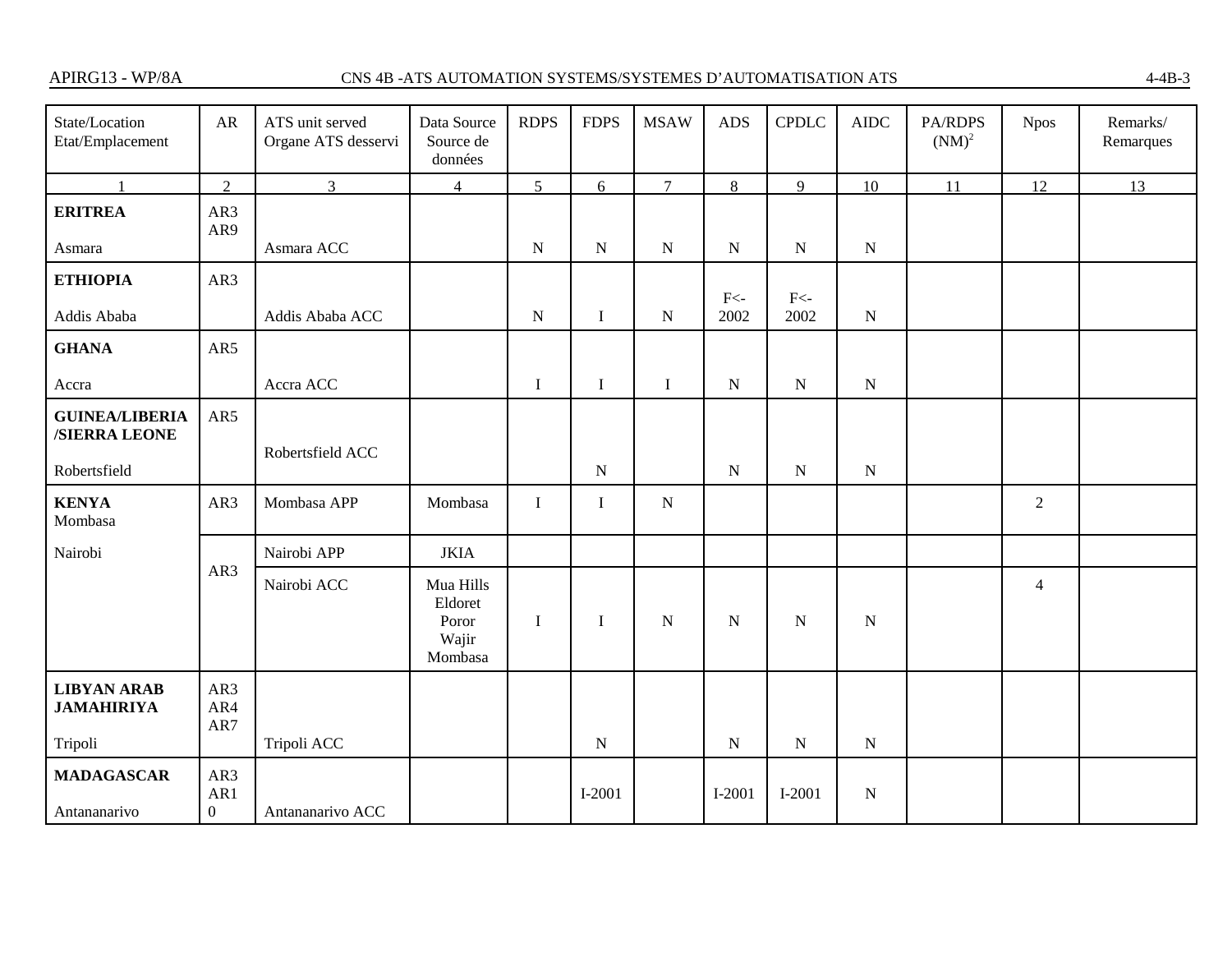# CNS 4B -ATS AUTOMATION SYSTEMS/SYSTEMES D'AUTOMATISATION ATS 4-4B-4

| State/Location<br>Etat/Emplacement | AR                           | ATS unit served<br>Organe ATS desservi | Data Source<br>Source de<br>données | <b>RDPS</b> | <b>FDPS</b>    | <b>MSAW</b>    | <b>ADS</b>                   | <b>CPDLC</b>                 | <b>AIDC</b> | PA/RDPS<br>$(NM)^2$ | <b>Npos</b>  | Remarks/<br>Remarques |
|------------------------------------|------------------------------|----------------------------------------|-------------------------------------|-------------|----------------|----------------|------------------------------|------------------------------|-------------|---------------------|--------------|-----------------------|
| $\mathbf{1}$                       | $\overline{2}$               | $\overline{3}$                         | $\overline{4}$                      | 5           | 6              | $\overline{7}$ | 8                            | 9                            | 10          | 11                  | 12           | 13                    |
| <b>MALAWI</b>                      | AR8                          |                                        |                                     |             |                |                |                              |                              |             |                     |              |                       |
| Lilongwe                           |                              | Lilongwe ACC                           |                                     |             |                |                | ${\bf N}$                    | ${\bf N}$                    | ${\bf N}$   |                     |              |                       |
| <b>MAURITIUS</b>                   | AR3<br>AR1                   |                                        |                                     |             |                |                | ${\rm N}$ -<br>2001          | ${\rm N} <$<br>2001          |             |                     |              |                       |
| Mauritius                          | $\overline{0}$               | Mauritius ACC                          |                                     |             | $\overline{N}$ |                |                              |                              | ${\bf N}$   |                     |              |                       |
| <b>MOROCCO</b><br>Casablanca       | AR1<br>AR6                   | Mohamed V Radar                        | Casablanca<br>Agadir                | $\bf I$     | $\rm I$        | $\bf I$        |                              |                              |             | $11310^2$           | $\mathbf{1}$ |                       |
| Rabat                              | AR7                          | Casablanca Radar                       | Ifrane<br>Safi                      | $\mathbf I$ | $\bf{I}$       | $\bf I$        | $\mathbf N$                  | N                            | ${\bf N}$   | 375330 <sup>2</sup> | $\sqrt{5}$   |                       |
| <b>MOZAMBIQUE</b><br>Beira         | AR8                          | Beira ACC                              |                                     |             | ${\bf N}$      |                | $\mathbf N$                  | $\mathbf N$                  | $\mathbf N$ |                     |              |                       |
| <b>NAMIBIA</b><br>Windhoek         | AR4<br>AR8                   | Windhoek ACC                           |                                     |             | ${\bf N}$      |                | $\mathbf N$                  | N                            | $\mathbf N$ |                     |              |                       |
| <b>NIGER</b><br>Niamey             | AR4<br>AR9                   |                                        |                                     |             | $F<$ -<br>2004 |                | $\mbox{F}\mbox{<}$ -<br>2004 | $\mbox{F}\mbox{<}$ -<br>2004 | $\mathbf N$ |                     |              |                       |
| <b>NIGERIA</b>                     | AR4                          |                                        |                                     |             |                |                |                              |                              |             |                     |              |                       |
| Kano                               | AR5<br>AR9                   | Kano ACC                               |                                     | ${\bf N}$   | ${\bf N}$      | ${\bf N}$      | ${\bf N}$                    | ${\bf N}$                    | ${\bf N}$   |                     |              |                       |
| Lagos                              |                              | Lagos ACC                              |                                     | ${\bf N}$   | ${\bf N}$      | ${\bf N}$      | ${\bf N}$                    | ${\bf N}$                    | ${\bf N}$   |                     |              |                       |
| <b>SENEGAL</b>                     | AR1<br>AR9                   |                                        |                                     |             | $F<$ -         |                | $F<$ -                       | $F<$ -                       |             |                     |              |                       |
| Dakar                              |                              | Dakar ACC                              |                                     |             | 2002           |                | 2002                         | 2002                         | ${\bf N}$   |                     |              |                       |
| <b>SEYCHELLES</b><br>Seychelles    | AR3<br>AR1<br>$\overline{0}$ | Seychelles ACC                         |                                     |             | ${\bf N}$      |                | $\mathbf N$                  | ${\bf N}$                    | $\mathbf N$ |                     |              |                       |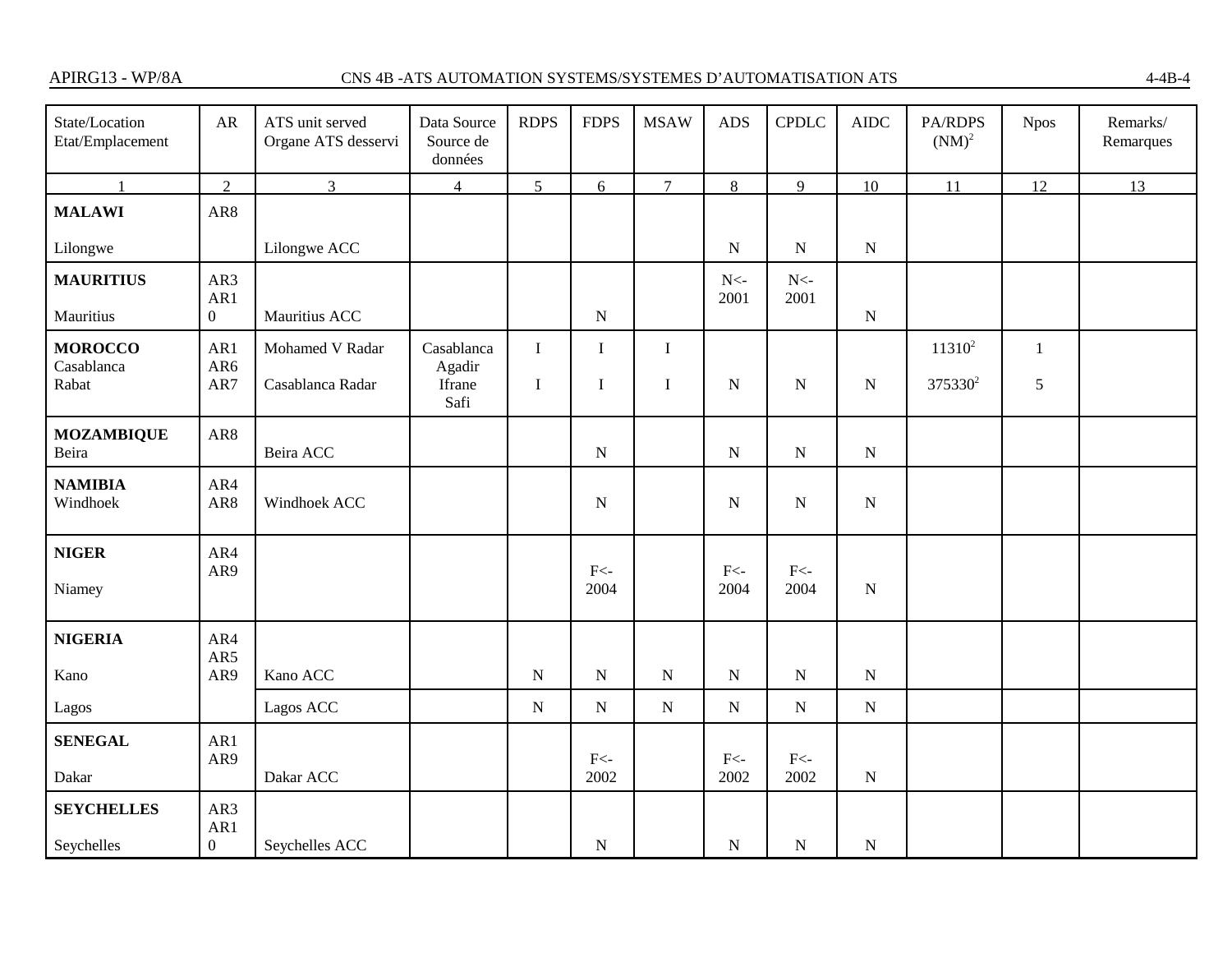## CNS 4B -ATS AUTOMATION SYSTEMS/SYSTEMES D'AUTOMATISATION ATS 4-4B-5

| State/Location<br>Etat/Emplacement | ${\sf AR}$             | ATS unit served<br>Organe ATS desservi | Data Source<br>Source de<br>données | <b>RDPS</b>    | <b>FDPS</b>                 | <b>MSAW</b>    | <b>ADS</b>  | <b>CPDLC</b> | ${\sf AIDC}$ | PA/RDPS<br>$(NM)^2$ | <b>Npos</b>                     | Remarks/<br>Remarques                     |
|------------------------------------|------------------------|----------------------------------------|-------------------------------------|----------------|-----------------------------|----------------|-------------|--------------|--------------|---------------------|---------------------------------|-------------------------------------------|
|                                    | $\overline{2}$         | $\overline{3}$                         | $\overline{4}$                      | 5              | 6                           | $\overline{7}$ | 8           | 9            | 10           | 11                  | 12                              | 13                                        |
| <b>SOMALIA</b>                     | AR3                    |                                        |                                     |                |                             |                |             |              |              |                     |                                 |                                           |
| Mogadishu                          |                        | Mogadishu ACC                          |                                     |                | ${\bf N}$                   |                | ${\bf N}$   | $\mathbf N$  | $\mathbf N$  |                     |                                 |                                           |
| <b>SOUTH AFRICA</b>                | AR <sub>2</sub><br>AR4 |                                        |                                     |                |                             |                |             |              |              |                     |                                 |                                           |
| Cape Town                          | AR8                    | Cape Town ACC                          |                                     | I              | $\mathbf I$                 | ${\bf N}$      | ${\bf N}$   | ${\bf N}$    | ${\bf N}$    |                     |                                 |                                           |
| Johannesburg                       | AR1<br>$\overline{0}$  | Johannesburg ACC                       |                                     | I              | $\mathbf I$                 | ${\bf N}$      | $\mathbf I$ | $\bf{I}$     | ${\bf N}$    |                     |                                 |                                           |
| <b>SPAIN</b><br>(CANARIAS)         | AR1<br>AR6             |                                        |                                     |                |                             |                |             |              |              |                     | $ACC-8$                         |                                           |
| Gran Canaria                       |                        | Canarias ACC                           |                                     | $\mathbf I$    | $\mathbf I$                 | ${\bf N}$      | $\mathbf I$ | $\bf{I}$     | ${\bf N}$    | 200                 |                                 |                                           |
| Lanzarote                          |                        | Canarias ACC<br>(GCFV/GCRR APP)        |                                     | I              | $\bf{I}$                    | ${\bf N}$      | ${\bf N}$   | ${\bf N}$    | ${\bf N}$    | 220                 |                                 |                                           |
| Las Palmas                         |                        | Canarias ACC<br>(GC APP)               |                                     | I              | $\rm I$                     | $\mathbf I$    | ${\bf N}$   | $\mathbf N$  | ${\bf N}$    | 150                 |                                 |                                           |
| La Palma                           |                        | Canarias ACC                           |                                     | I              | $\mathbf I$                 | ${\bf N}$      | I           | $\bf{I}$     | ${\bf N}$    | $170*$              |                                 | *Between/Entre<br>$005^\circ - 210^\circ$ |
| Tenerife                           |                        | Canarias ACC<br>Tenerife APP           |                                     | $\mathbf I$    | $\rm I$                     | $\mathbf I$    | ${\bf N}$   | $\mathbf N$  | ${\bf N}$    | 120                 | GCTS-1                          |                                           |
| <b>SUDAN</b><br>Khartoum           | AR3<br>AR9             | Khartoum ACC                           |                                     | $F<$ -<br>2001 | $\mbox{{\sc F}}<$ -<br>2001 | $F<$ -<br>2001 | ${\bf N}$   | ${\bf N}$    | ${\bf N}$    |                     |                                 |                                           |
| <b>TUNISIA</b>                     | AR4<br>AR7             | Tunis ACC<br>Tunis APP                 |                                     | $\mathbf I$    | $\mathbf I$                 | $\rm I$        | ${\bf N}$   | ${\bf N}$    | $\mathbf N$  |                     | $\overline{4}$<br>$\mathfrak 3$ |                                           |
| Tunis                              |                        | Monastir APP                           |                                     | $\mathbf I$    | $\bf I$                     | $\bf I$        | ${\bf N}$   | ${\bf N}$    | ${\bf N}$    |                     | $\overline{3}$                  |                                           |
| <b>UGANDA</b>                      | AR3                    |                                        |                                     |                |                             |                |             |              |              |                     |                                 |                                           |
| Entebbe                            |                        | Entebbe ACC                            |                                     |                | ${\bf N}$                   |                | ${\bf N}$   | ${\bf N}$    | ${\bf N}$    |                     |                                 |                                           |